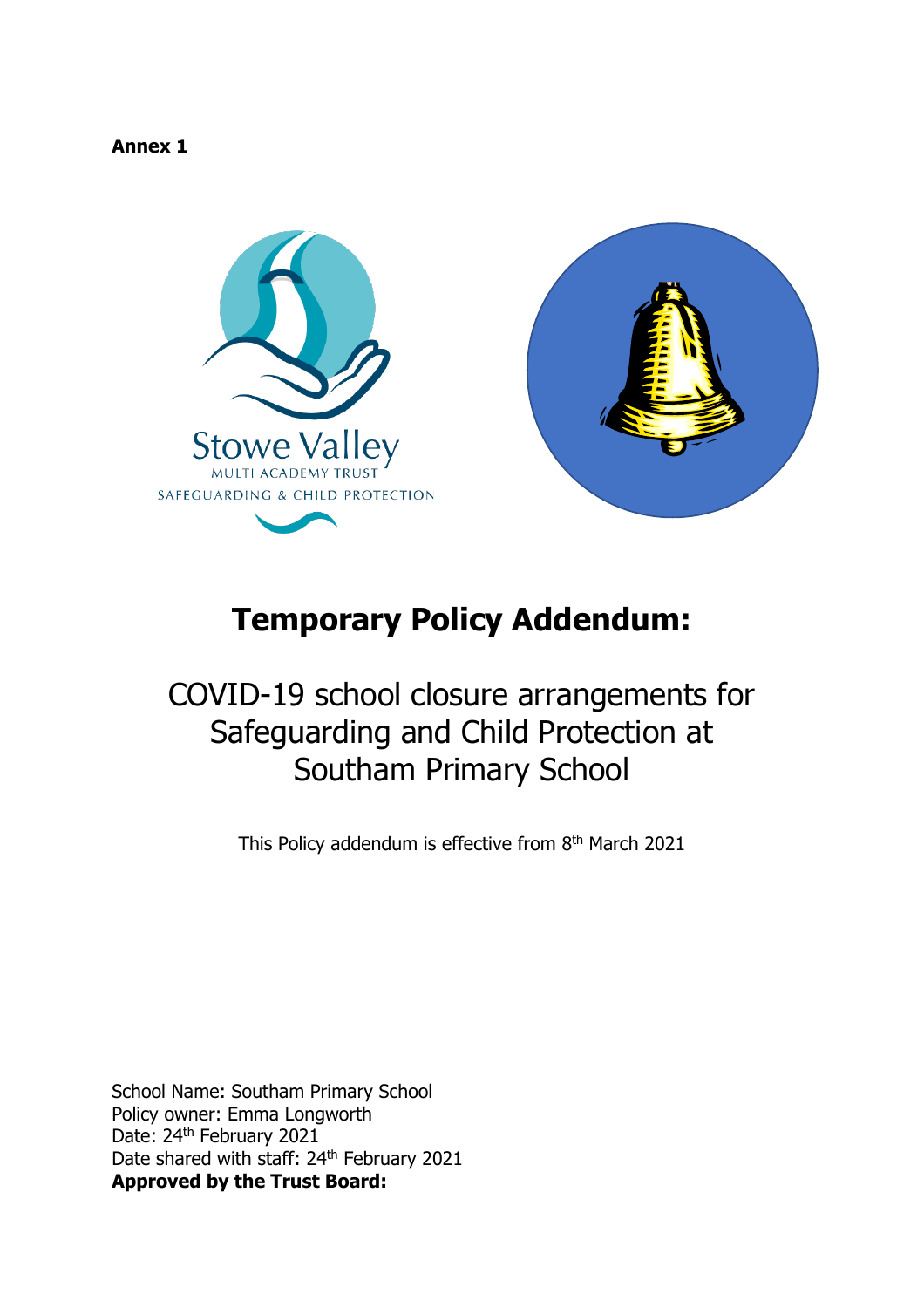# <span id="page-1-0"></span>**Context**

1

On Monday 22nd February 2021, The Prime Minister announced the government's roadmap to cautiously ease lockdown restrictions in England. This included a direction that from 8 March 2021, all pupils should attend school.

Southam Primary School will continue to have regard to the statutory safeguarding guidance keeping children safe in education (as amended, Jan 2021).<sup>1</sup>

We will ensure that where we care for children on site, we have appropriate support in place for them.

We will take advice and work with the local safeguarding partners.

We will refer to the Government guidance for education and childcare settings on how to implement social distancing and continue to follow the advice from Public Health England on handwashing and other measures to limit the risk of spread of coronavirus.

This addendum of the Southam Primary School Safeguarding and Child Protection policy contains details of our individual safeguarding arrangements in the following areas:

| Supporting children not in school as they are following clinical or public health advice |  |
|------------------------------------------------------------------------------------------|--|
|                                                                                          |  |
|                                                                                          |  |
|                                                                                          |  |
|                                                                                          |  |

[https://assets.publishing.service.gov.uk/government/uploads/system/uploads/attachment\\_data/file/954314/](https://assets.publishing.service.gov.uk/government/uploads/system/uploads/attachment_data/file/954314/Keeping_children_safe_in_education_2020_-_Update_-_January_2021.pdf) Keeping children safe in education 2020 - Update - January 2021.pdf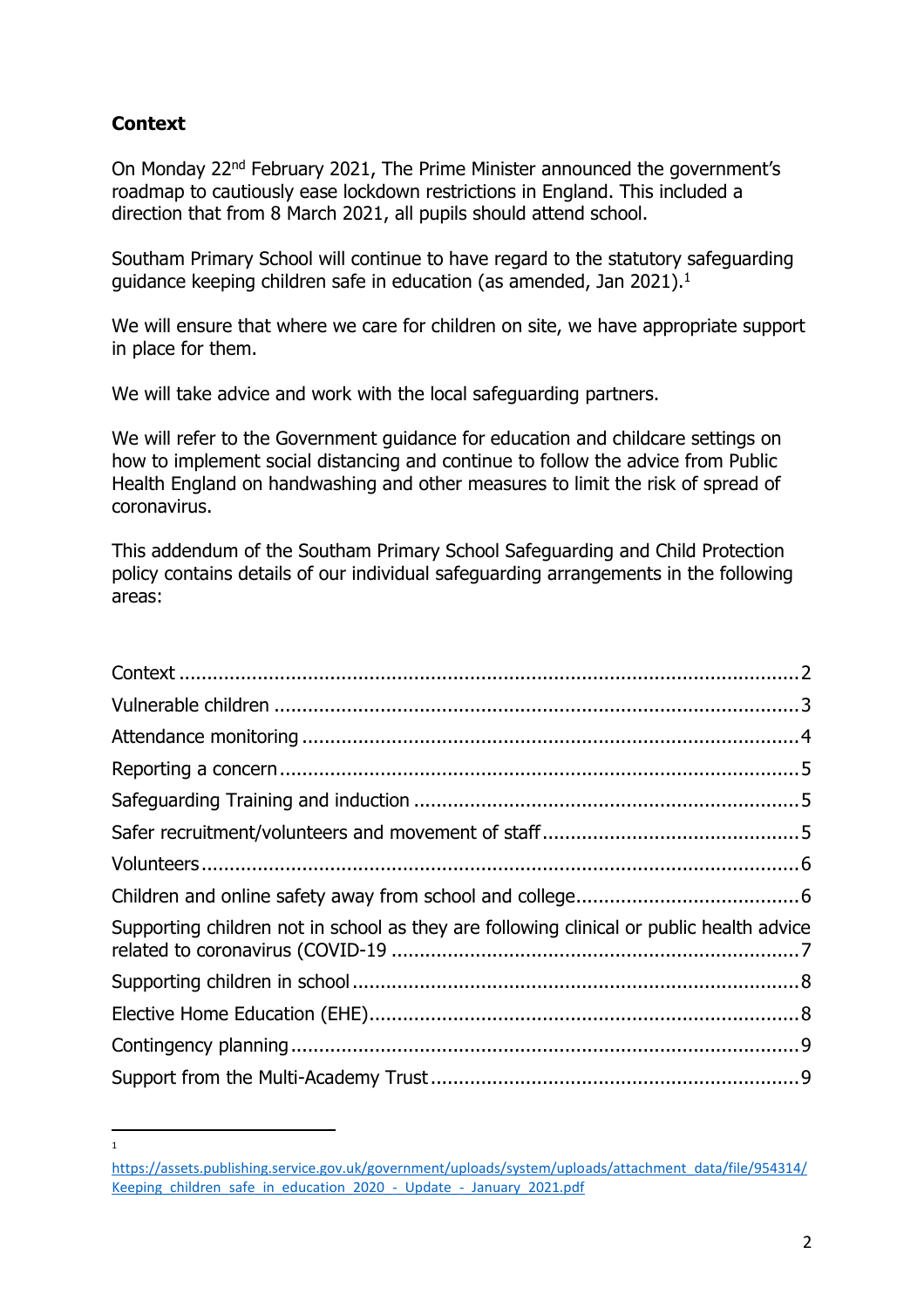## **Key contacts**

Remain as per the School Safeguarding Policy.

#### <span id="page-2-0"></span>**Vulnerable children**

Vulnerable children and young people include those who:

- are assessed as being in need under section 17 of the Children Act 1989<sup>2</sup>, including children and young people who have a child in need plan, a child protection plan or who are a looked-after child;
- have an education, health and care (EHC) plan;
- have been identified as otherwise vulnerable by educational providers or local authorities (including children's social care services), and who could therefore benefit from continued full-time attendance, this might include:
	- o children and young people on the edge of receiving support from children's social care services or in the process of being referred to children's services
	- $\circ$  adopted children or children on a special guardianship order
	- o those at risk of becoming NEET ('not in employment, education or training')
	- $\circ$  those living in temporary accommodation
	- $\circ$  those who are young carers
	- $\circ$  those who may have difficulty engaging with remote education at home (for example due to a lack of devices or quiet space to study)
	- o care leavers
	- $\circ$  others at the provider and local authority's discretion including pupils and students who need to attend to receive support or manage risks to their mental health.

Southam Primary School will continue to work with and support children's social workers to help protect vulnerable children. This includes working with and supporting children's social workers and the local authority virtual school head (VSH) for looked-after and previously looked-after children. The lead person for this will be: Emma Longworth

In circumstances where a parent is hesitant about or does not want to bring their child to an education setting, and their child is considered vulnerable, the social worker and Southam Primary School will explore the reasons for this directly with the parent.

Where parents are concerned about the risk of the child contracting COVID19, Southam Primary School or the social worker will talk through these anxieties with the parent/carer following the advice set out by Public Health England.

<sup>2</sup> <https://www.legislation.gov.uk/ukpga/1989/41/section/17>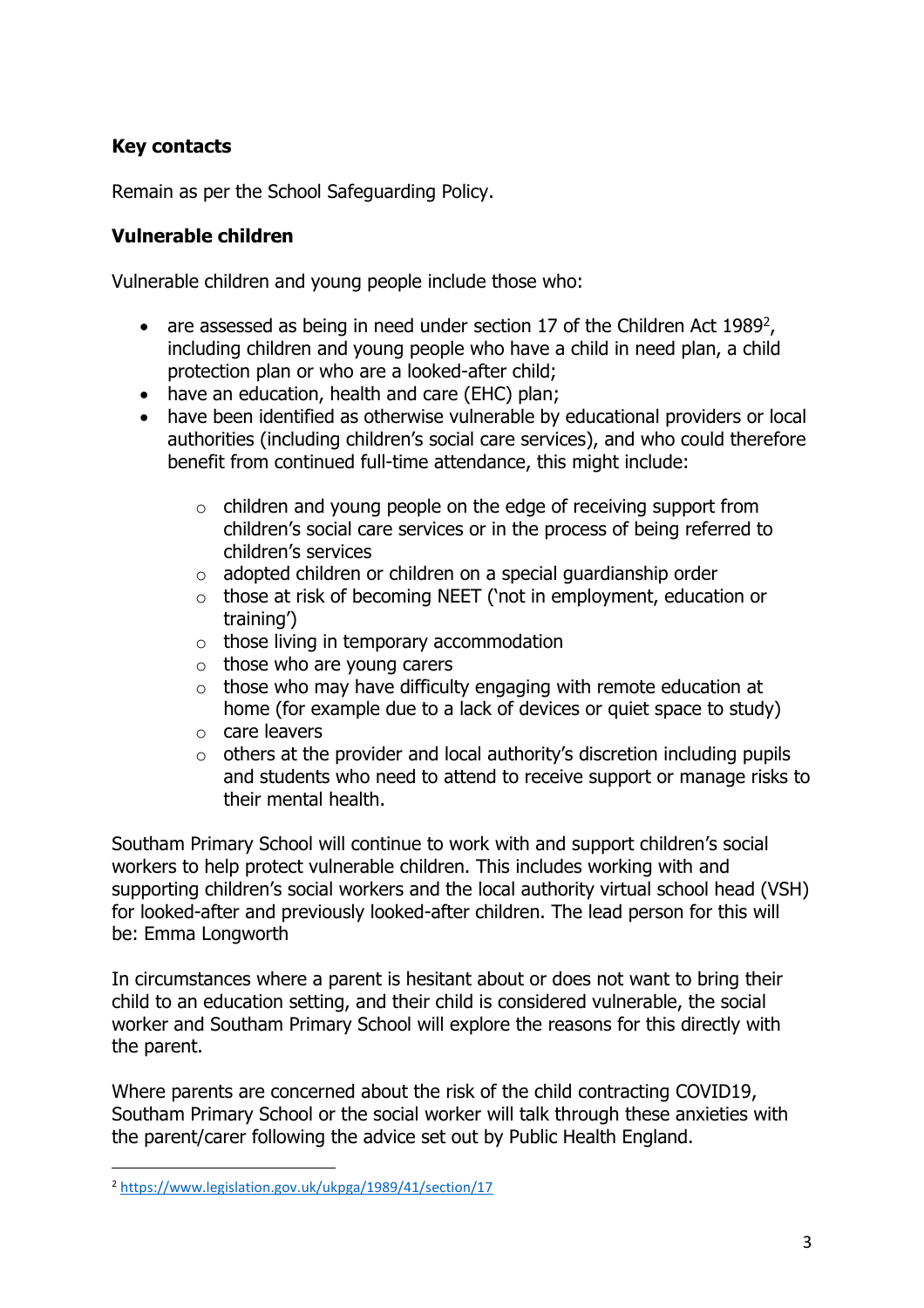<span id="page-3-0"></span>Southam Primary School will encourage all pupils to attend a school. **Attendance monitoring**

We expect all pupils to attend school.

Parents or carers are expected to contact the school on the first day of the illness and inform us of the reason for absence so that the correct attendance codes can be used in every case of absence. We expect parents or carers to make contact to make us aware of the status of any COVID-19 tests that have become necessary and to update the school on the welfare of the pupil.

From 8th March 2021, we will record attendance in accordance with the Education (Pupil Registration) (England) Regulations 2006 (as amended)<sup>3</sup> for all pupils.

A small number of pupils will still be unable to attend in line with public health advice to self-isolate because they:

- have symptoms or have had a positive test result
- live with someone who has symptoms or has tested positive and are a household contact
- are a close contact of someone who has coronavirus (COVID-19)

The advice for pupils who have been confirmed as clinically extremely vulnerable is to shield and stay at home as much as possible until further notice. They are advised not to attend school while shielding advice applies nationally.

For children self-isolating or quarantining or shielding – we will use code X.

In compliance with the Remote Education, Temporary Continuity Direction<sup>4</sup> will provide remote education to pupils who are unable to attend school because they are complying with government guidance or legislation around coronavirus (COVID-19).

Also, we will offer pastoral support to pupils who are:

- self-isolating
- shielding
- vulnerable (and off-school)

The Department for Education expects schools to grant applications for leave in exceptional circumstances. This should be recorded as code C (leave of absence authorised by the school) unless another authorised absence code is more applicable.

<sup>3</sup> <https://www.legislation.gov.uk/uksi/2006/1751/contents/made>

<sup>4</sup>[https://assets.publishing.service.gov.uk/government/uploads/system/uploads/attachment\\_data/file/923539](https://assets.publishing.service.gov.uk/government/uploads/system/uploads/attachment_data/file/923539/Remote_Education_Temporary_Continuity_Direction_-__Explanatory_Note.pdf) [/Remote\\_Education\\_Temporary\\_Continuity\\_Direction\\_-\\_\\_Explanatory\\_Note.pdf](https://assets.publishing.service.gov.uk/government/uploads/system/uploads/attachment_data/file/923539/Remote_Education_Temporary_Continuity_Direction_-__Explanatory_Note.pdf)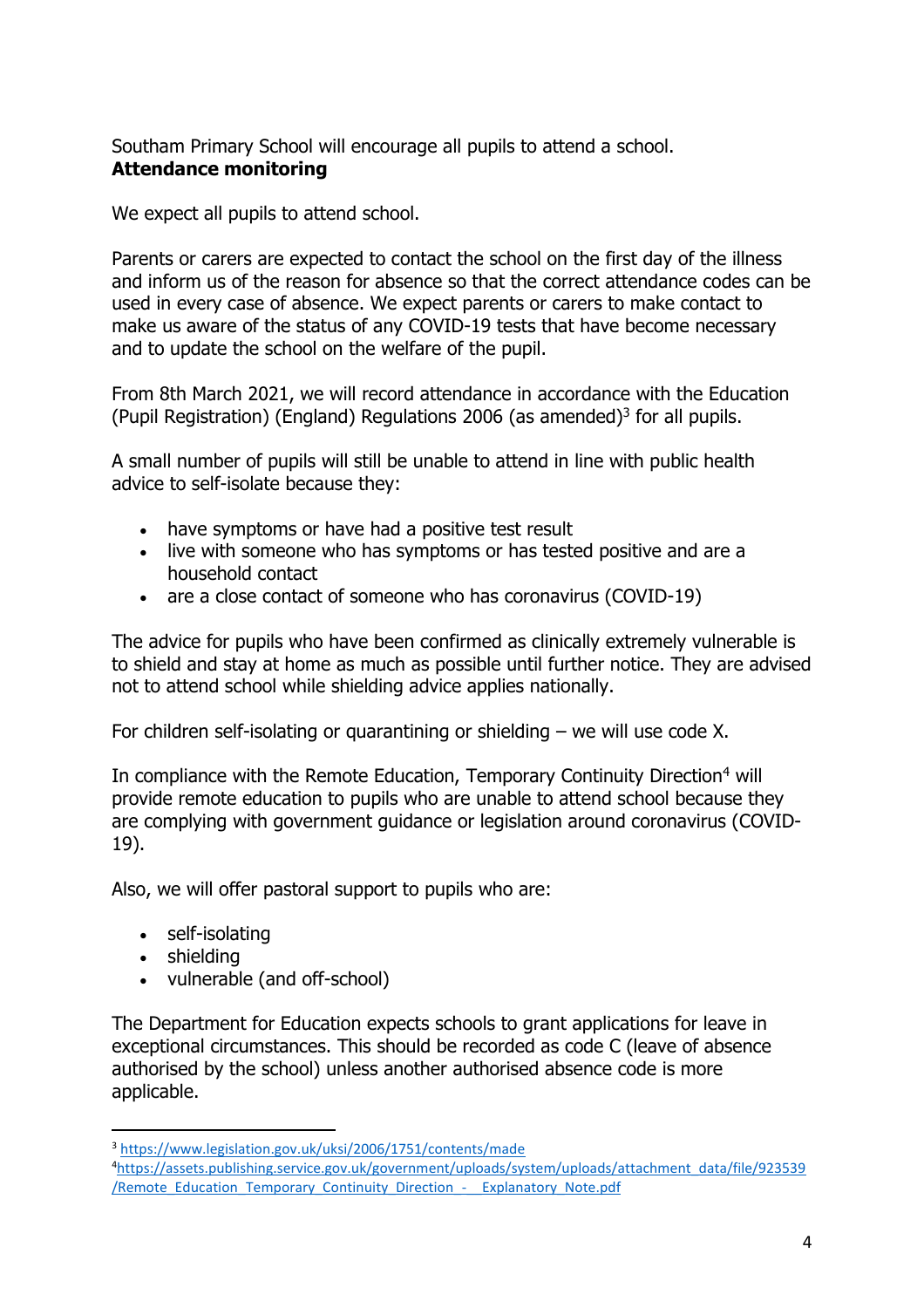Where pupils are not able to attend school, as they are following clinical or public health advice related to coronavirus (COVID-19), the absence will not be penalised.

#### <span id="page-4-0"></span>**Reporting a concern**

Where staff have a concern about a child, they should continue to follow the process outlined in the school Safeguarding Policy, this includes making a report via CPOMS, which can be done remotely.

Staff are reminded of the need to report any concern immediately and without delay.

Where staff are concerned about an adult working with children in the school, they should use a yellow form to report the concern to the headteacher.

#### <span id="page-4-1"></span>**Safeguarding Training and induction**

All existing school staff have had safeguarding training and have read part 1 of Keeping Children Safe in Education (2020). The DSL will communicate with staff any new local arrangements, so they know what to do if they are worried about a child.

Where new staff are recruited, or new volunteers enter Southam Primary School they will continue to be provided with a safeguarding induction.

For movement within the Trust, schools should seek assurance from the Multi-Academy Trust (MAT) HR Manager that the member of staff has received appropriate safeguarding training.

Upon arrival, they will be given a copy of the receiving setting's child protection policy, confirmation of local processes and confirmation of DSL arrangements.

#### <span id="page-4-2"></span>**Safer recruitment/volunteers and movement of staff**

When recruiting new staff, Southam Primary School will continue to follow the relevant safer recruitment processes for their setting, including, as appropriate, relevant sections in part 3 of Keeping Children Safe in Education (2020) (as amended, Jan 2021).

Where Southam Primary School are utilising volunteers for the purpose of testing, we will continue to follow the checking and risk assessment process as set out in paragraphs 167 to 172 of KCSIE.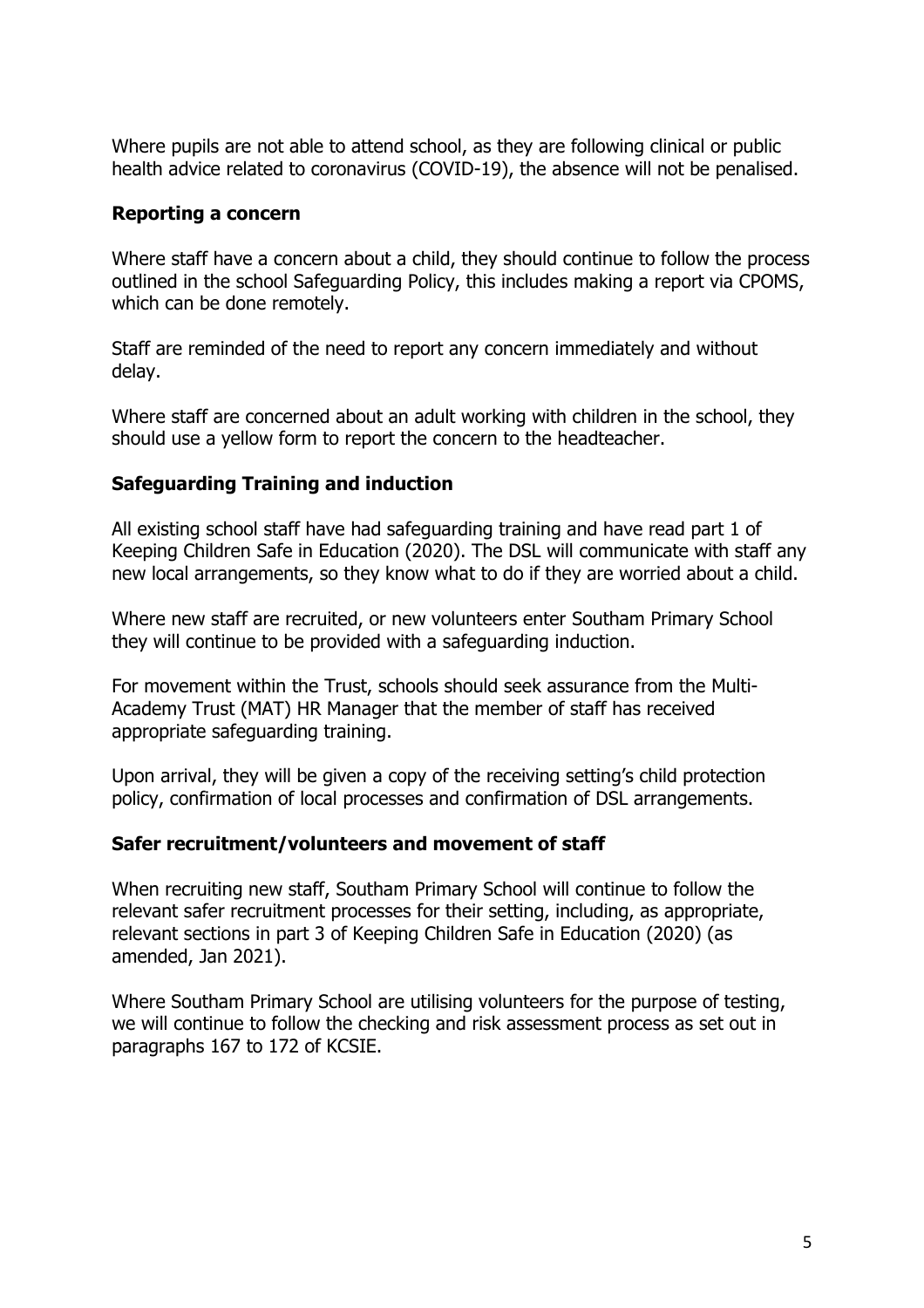Under no circumstances will a volunteer in respect of whom no checks have been obtained be left unsupervised or allowed to work in regulated activity. <sup>5</sup>

#### <span id="page-5-0"></span>**Volunteers**

Southam Primary School will use volunteers to assist in handing out and securing COVID-19 test kits to students and staff members. Other duties may be required such as building test kits, cleaning down areas and directing people.

Under no circumstances will a volunteer in respect of whom no checks have been obtained be left unsupervised or allowed to work in regulated activity.

Volunteers who, on an unsupervised basis provide personal care on a one-off basis in Southam Primary School, will be in regulated activity. This means that if a volunteer is administrating a COVID-19 test whilst un-supervised, they will be in regulated activity and therefore require an Enhanced DBS with Barred List check.

Existing volunteers in regulated activity do not have to be re-checked if they have already had a DBS check (which includes barred list information).

Supervision must be:

- by a person who is in regulated activity.
- regular and day to day; and
- reasonable in all the circumstances to ensure the protection of children.

In appointing volunteers, the school will continue to follow safer recruitment processes.

#### <span id="page-5-1"></span>**Children and online safety away from school and college**

It is important that all staff who interact with children, including online, continue to look out for signs a child may be at risk. Any such concerns should be dealt with as per the Child Protection Policy and where appropriate referrals should still be made to children's social care and as required, the police.

Online teaching should follow the same principles as set out in the MAT code of conduct.

Southam Primary School will ensure any use of online learning tools and systems is in line with privacy and data protection/GDPR requirements.

<sup>5</sup> Paragraph 183. Keeping Children Safe in Education (2020) (as amended, Jan 2021) [https://assets.publishing.service.gov.uk/government/uploads/system/uploads/attachment\\_data/file/9](https://assets.publishing.service.gov.uk/government/uploads/system/uploads/attachment_data/file/954314/Keeping_children_safe_in_education_2020_-_Update_-_January_2021.pdf) [54314/Keeping\\_children\\_safe\\_in\\_education\\_2020\\_-\\_Update\\_-\\_January\\_2021.pdf](https://assets.publishing.service.gov.uk/government/uploads/system/uploads/attachment_data/file/954314/Keeping_children_safe_in_education_2020_-_Update_-_January_2021.pdf)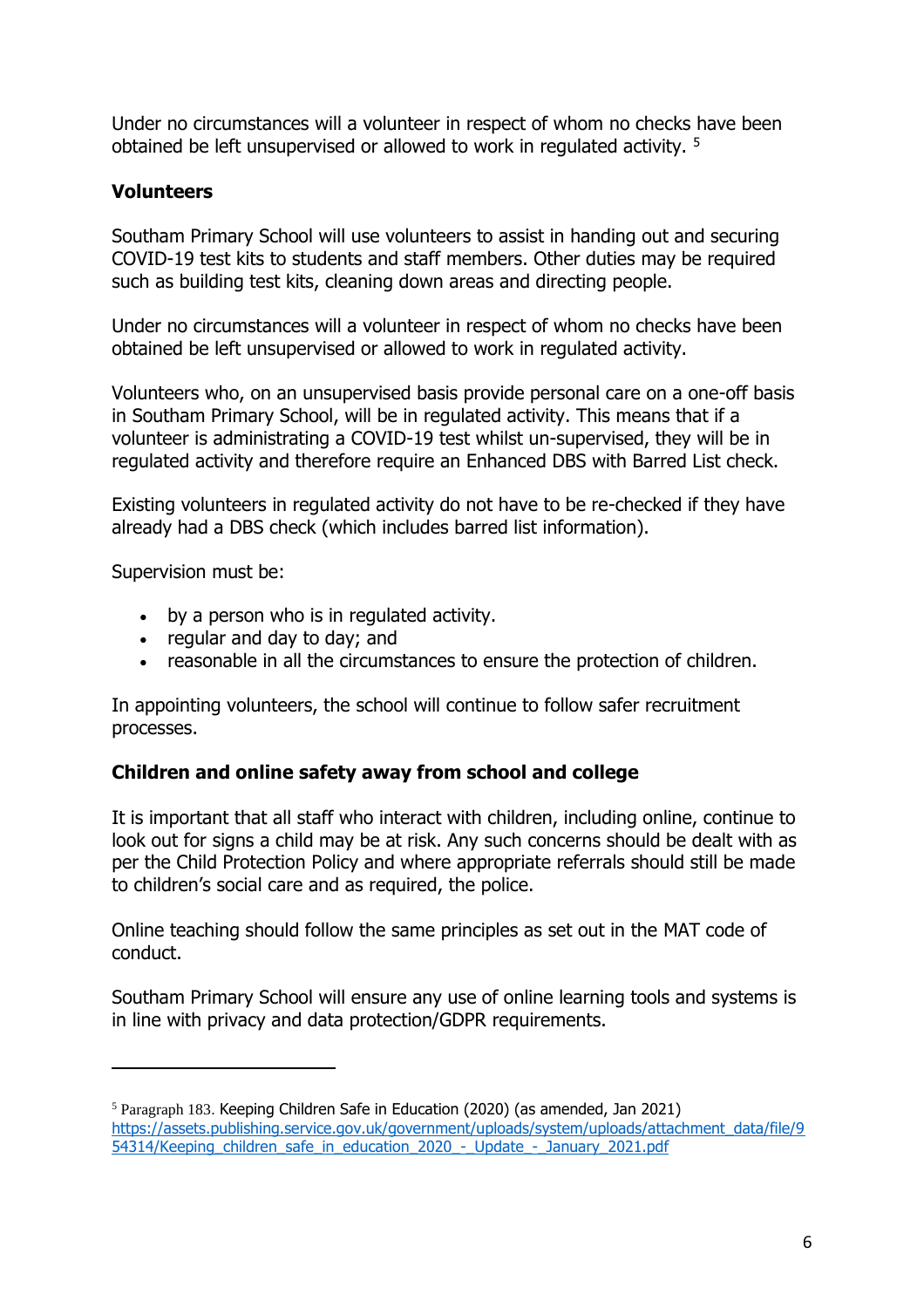Below are some things to consider if there are virtual lessons, especially where webcams are involved:

- No 1:1s, groups only
- Staff and children must wear suitable clothing, as should anyone else in the household.
- Any computers used should be in appropriate areas, for example, not in bedrooms; and the background should be blurred.
- The live class should be recorded so that if any issues were to arise, the video can be reviewed.
- Live classes should be kept to a reasonable length of time, or the streaming may prevent the family 'getting on' with their day.
- Language must be professional and appropriate, including any family members in the background.
- Staff must only use platforms specified by senior managers and approved by our IT network manager / provider to communicate with pupils
- Staff should record, the length, time, date and attendance of any sessions held.

#### <span id="page-6-0"></span>**Supporting children not in school as they are following clinical or public health advice related to coronavirus (COVID-19**

Southam Primary School is committed to ensuring the safety and wellbeing of all its Children and Young people.

Where the DSL has identified a child to be on the edge of social care support, or who would normally receive pastoral-type support in school, they should ensure that a robust communication plan is in place for that child or young person.

Details of this plan must be recorded on CPOMS, as should a record of contact have made.

The communication plans can include remote contact, phone contact, door-step visits. Other individualised contact methods should be considered and recorded.

Southam Primary School and its DSL will work closely with all stakeholders to maximise the effectiveness of any communication plan.

This plan must be reviewed regularly and where concerns arise, the DSL will consider any referrals as appropriate.

Southam Primary School recognises that school is a protective factor for children and young people, and the current circumstances, can affect the mental health of pupils and their parents/carers.

Teachers at Southam Primary School need to be aware of this in setting expectations of pupils' work where they are at home.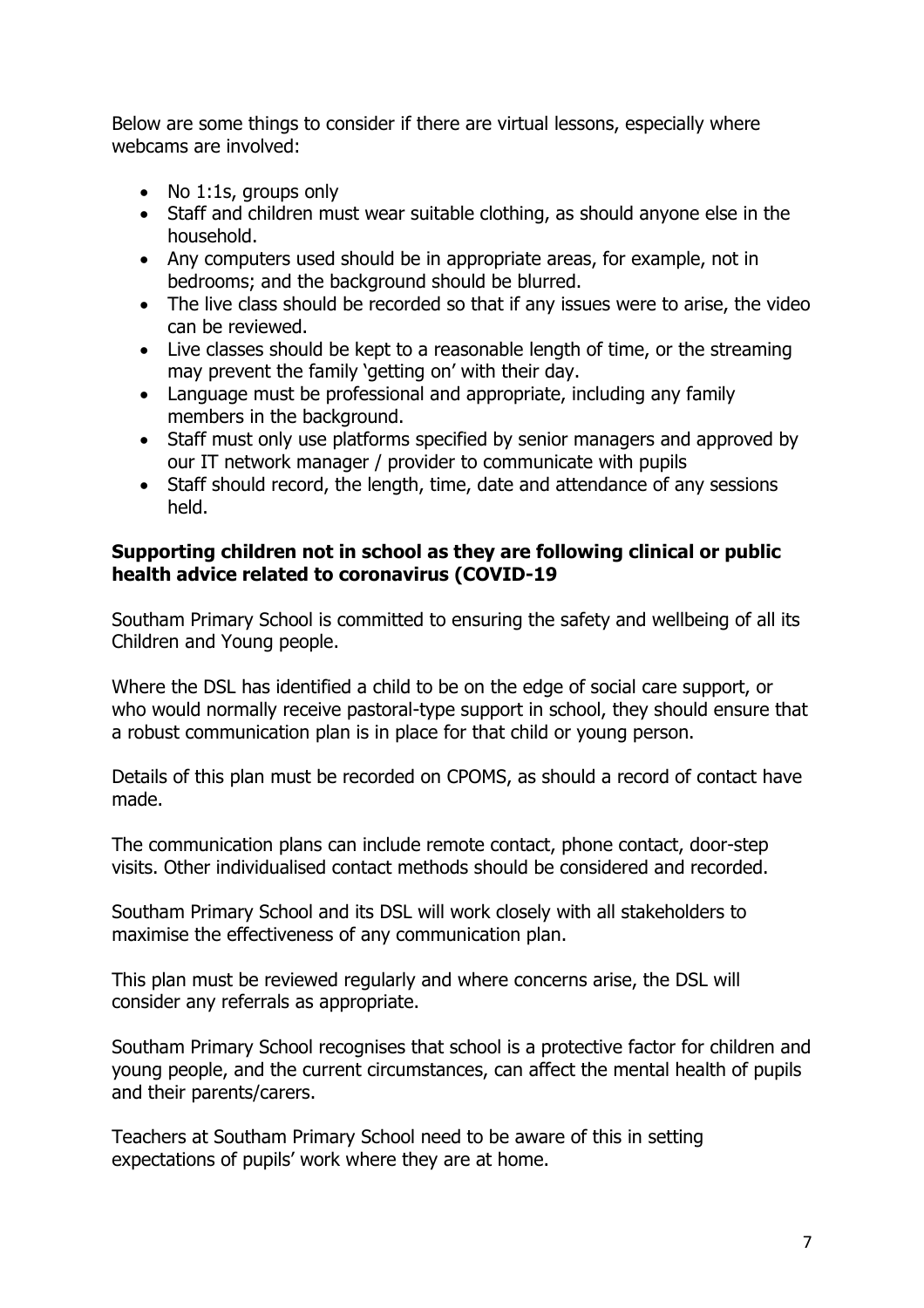## <span id="page-7-0"></span>**Supporting children in school**

Southam Primary School is committed to ensuring the safety and wellbeing of all its students.

Southam Primary School will continue to be a safe space for all children to attend and flourish.

Southam Primary School will refer to the Government guidance for education and childcare settings on how to implement social distancing<sup>6</sup> and continue to follow the advice from Public Health England on handwashing and other measures to limit the risk of spread of COVID-19.

Southam Primary School will ensure that where we care for children of critical workers and vulnerable children on site, we ensure appropriate support is in place for them. This will be bespoke to each child and recorded on CPOMS.

Southam Primary School will ensure that appropriate support is offered to all students with respect to their mental health.

## <span id="page-7-1"></span>**Elective Home Education (EHE)**

Southam Primary School will encourage parents to send their children to school, particularly those who are vulnerable.

Where an application is made, Southam Primary School will consider whether a parent's decision to educate at home gives greater cause for concern compared to remaining in school.

Where we feel that there is additional cause for concern the designated safeguarding lead will then consider making a referral to the local authority in line with existing procedures. This will happen as soon as Southam Primary School becomes aware of a parent's intention, or decision, to home educate.

Southam Primary School will work with local authorities and, where possible, coordinate meetings with parents to seek to ensure EHE is being provided in the best interests of the child.

If a parent wants to admit their child to Southam Primary School, we will follow our normal processes for in-year admissions applications.

<sup>6</sup>[https://assets.publishing.service.gov.uk/government/uploads/system/uploads/attachment\\_data/file/963541](https://assets.publishing.service.gov.uk/government/uploads/system/uploads/attachment_data/file/963541/Schools_coronavirus_operational_guidance.pdf) [/Schools\\_coronavirus\\_operational\\_guidance.pdf](https://assets.publishing.service.gov.uk/government/uploads/system/uploads/attachment_data/file/963541/Schools_coronavirus_operational_guidance.pdf)